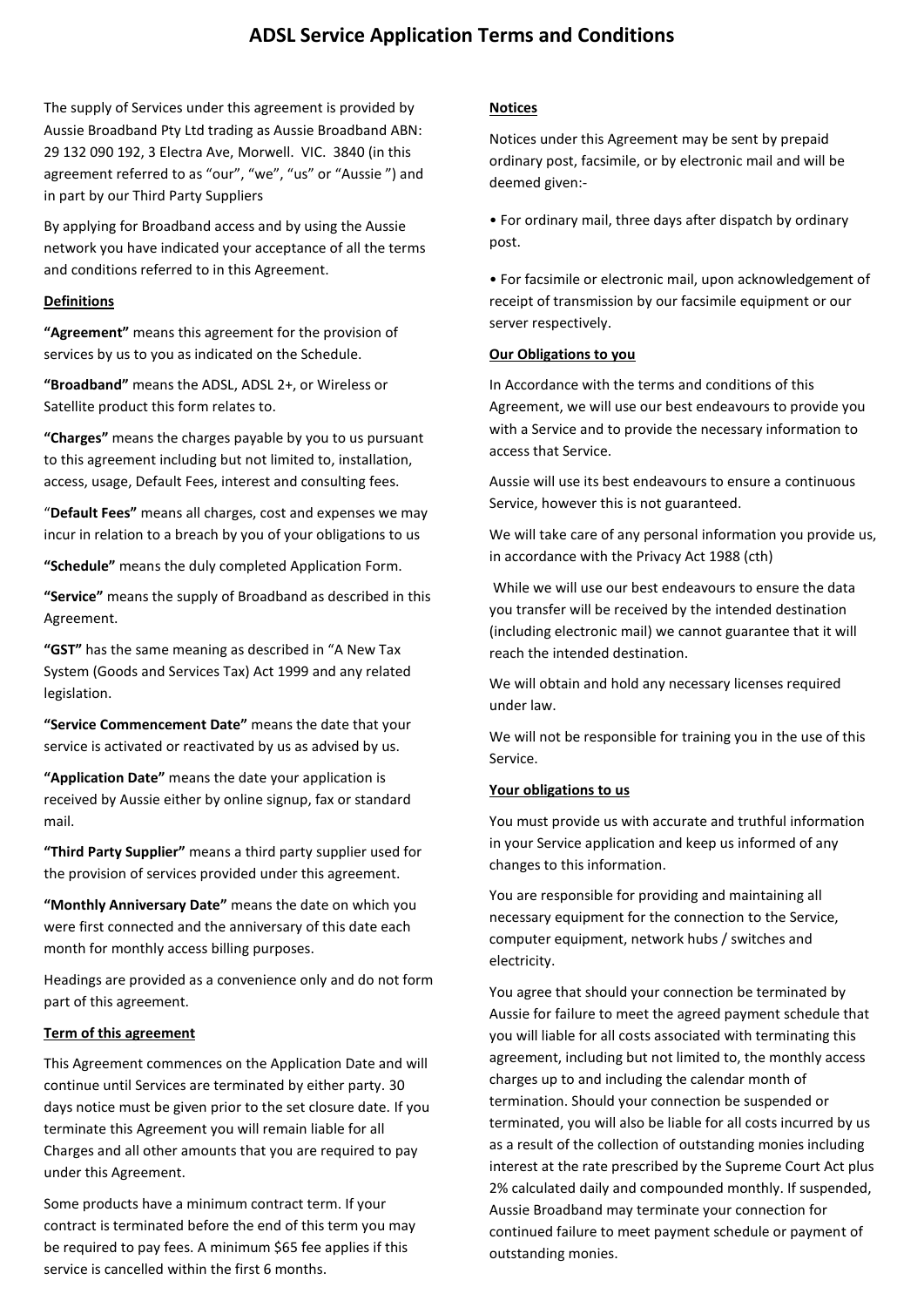You will indemnify us and any Third Party Suppliers in respect of all costs, damages, loss whatsoever including any third party claims or costs, howsoever arising from any default, breach or termination of this Agreement by you.

You agree that we may use Third Party Suppliers for the provision of this Service.

You agree that you will not contact any of our Third Party Suppliers for any reason in relation to this connection.

You acknowledge that if you do contact one of our Third Party Suppliers that you will be liable for all costs imposed on us by our Third Party Supplier.

You must pay for all applicable installation costs at the time of application for your ADSL Broadband Service. Your first month's access fee and any other items will be charged on the connection of your service and thereafter on your "Monthly Anniversary Date"

Should you not be able to be connected or receive a service you will be refunded your installation costs to your nominated bank account within 7 days.

## **Your obligations to us (cont)**

If your account remains in default your account will be suspended until paid in full. You acknowledge that our payment terms are 7 days, should your credit card account not be able to be debited for any reason, you will be considered in default.

#### **Service Description**

Any transmission speeds referred to by us refer to the maximum theoretical speed achievable with the Service under ideal conditions, and you acknowledge that actual speeds may be different than the theoretical speeds. Speeds may vary for reasons which include but are not limited to: Third Party Supplier network congestion, Third Party Supplier line interference, Internet Congestion, Contention ratios and errors in the configuration of your equipment.

The Service is provided on an "as is" basis and we cannot guarantee the provision of the Service to you where the service is reliant on a Third Party Supplier.

No service level guarantee is provided for this Service. We will use our best endeavours to provide timely restoration of service, however no guarantee is provided.

#### **No Liability**

The Service can only be provided through a telephone line where the exchange for that line is enabled for ADSL or ADSL 2+ and the line is within the coverage area.

## **Interference with the Service**

You agree that you will:

• Not interfere with normal operation of the service or any facility, or make either unsafe.

• Allow any Third Party Suppliers or Aussie Broadband safe access to the customer premises if required.

• Ensure that our Third Party Suppliers or Aussie Broadband are provided with sufficient and timely access to the customer premises to enable our Third Party Supplier or Aussie Broadband to provide the service.

• If you do not have control or have access to the premises in which the service is delivered, you must:

• Procure for our Third Party Suppliers and Aussie Broadband all such access to the premises as may be required.

• Indemnify our Third Party Supplier and Aussie Broadband against any claim by the owner or occupier of the service premises, or any other person, in relation to the entry of those premises.

#### **Acceptable Use Policy**

You agree not to use your access for illegal purposes and to conduct yourself in a responsible and considerate manner, and acknowledge that cracking, hacking, crashing, spamming, transmission or storage of copyright infringing or any data which would contravene Australian laws relating to the production and distribution of pornographic material or distribution of virus is forbidden, as is unauthorised access to system areas and information on the Aussie Broadband network or any systems connected to the Aussie Broadband network

You agree to accept total responsibility for the content of files owned by you and stored on the Aussie Broadband network, and also accept total responsibility for any data transferred or caused to be transferred across the Aussie Broadband network. You agree that you will not send unsolicited bulk commercial e-mail via any method.

You acknowledge that we do not edit or control the content and form of any information or data accessed through the Service.

You are responsible for maintaining the secrecy and confidentiality of all access information required by you to access to the Service, and you agree not to disclose this to any other person.

You must notify us immediately if your username and/or password are lost or you think that someone may be using them. You will be responsible and liable for any unauthorized use of the Service.

You acknowledge that we may introduce a Fair Use Policy in respect of this Service. We may only introduce a Fair Use Policy by providing 60 days Notice to you.

#### **Technical Support**

Our Service includes free technical support for the installation and commissioning of Service. This support is only provided by E-mail, Telephone and via our website.

On Site visits are available for an additional fee.